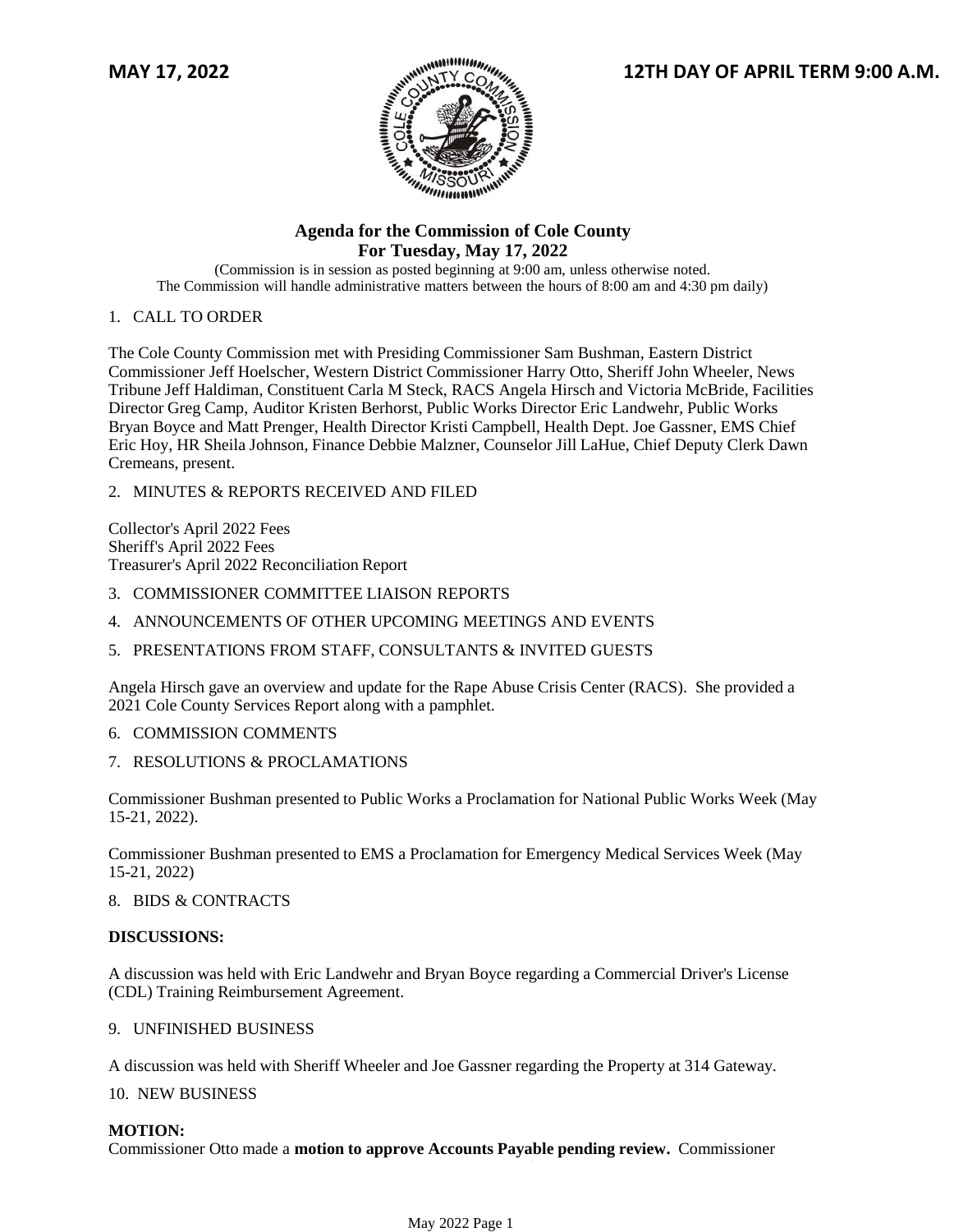Hoelscher seconded the motion. The motion passed by a vote of: Commissioner Bushman (Yes), Commissioner Hoelscher (Yes), Commissioner Otto (Yes).

# **BUDGET ADJUSTMENT:**

## **2nd and Final Reading of Budget Adjustment #2 in the amount of \$25,544.00 for the Law Enforcement Fund.**

## **MOTION:**

Commissioner Otto made a **motion to approve Budget Adjustment #2.** Commissioner Hoelscher seconded the motion. The motion passed by a vote of: Commissioner Bushman (Yes), Commissioner Hoelscher (Yes), Commissioner Otto (Yes).

### **MOTION:**

Commissioner Otto made a **motion to sign the Addendum to the Agreement with Attorney John Ruth, County Assessor Chris Estes, and Cole County.** Commissioner Hoelscher seconded the motion. The motion passed by a vote of: Commissioner Bushman (Yes), Commissioner Hoelscher (Yes), Commissioner Otto (Yes).

### **MOTION:**

Commissioner Hoelscher made a **motion to approve Change Order #2 and Change Order #4 with GBH Builders in regard to the property at 209 Adams St. Change Order #3 was denied.**  Commissioner Otto seconded the motion. The motion passed by a vote of: Commissioner Bushman (Yes), Commissioner Hoelscher (Yes), Commissioner Otto (Yes).

## **BUDGET ADJUSTMENT:**

**1st Reading of Budget Adjustment #5 in the amount of \$65,000.00 for the Public Works Fund.** No action taken today.

#### **MOTION:**

Commissioner Hoelscher made a **motion to sign the surplus title for the 2015 Ford for Sheriff's Dept. VIN # 1FM5K8AR4FGC67620.** Commissioner Otto seconded the motion. The motion passed by a vote of: Commissioner Bushman (Yes), Commissioner Hoelscher (Yes), Commissioner Otto (Yes).

#### **PRESENTATION:**

A presentation was given by Carla Malone Steck regarding Election Integrity. She is requesting election records be held onto longer than 22 months.

#### **DISCUSSION:**

A discussion was held with Eric Hoy regarding cooling Demers Ambulances for EMS.

#### **MOTION:**

Commissioner Otto made a **motion to approve the carport contract with Eagle Carports for \$5,638.05 pending legal review and Lincoln University's acceptance.** Commissioner Hoelscher seconded the motion. The motion passed by a vote of: Commissioner Bushman (Yes), Commissioner Hoelscher (Yes), Commissioner Otto (Yes).

#### **MOTION:**

Commissioner Hoelscher made a **motion to sign the 2nd Request for ARPA Funding.** Commissioner Otto seconded the motion. The motion passed by a vote of: Commissioner Bushman (Yes), Commissioner Hoelscher (Yes), Commissioner Otto (Yes).

#### **DISCUSSION**:

A discussion was held with Teresa Seymour with BKD regarding ARPA Application update.

# **MOTION:**

Commissioner Otto made a **motion to stand in recess until 10:30 am.** Commissioner Hoelscher seconded the motion. The motion passed by a vote of: Commissioner Bushman (Yes), Commissioner Hoelscher (Yes), Commissioner Otto (Yes).

### **MOTION:**